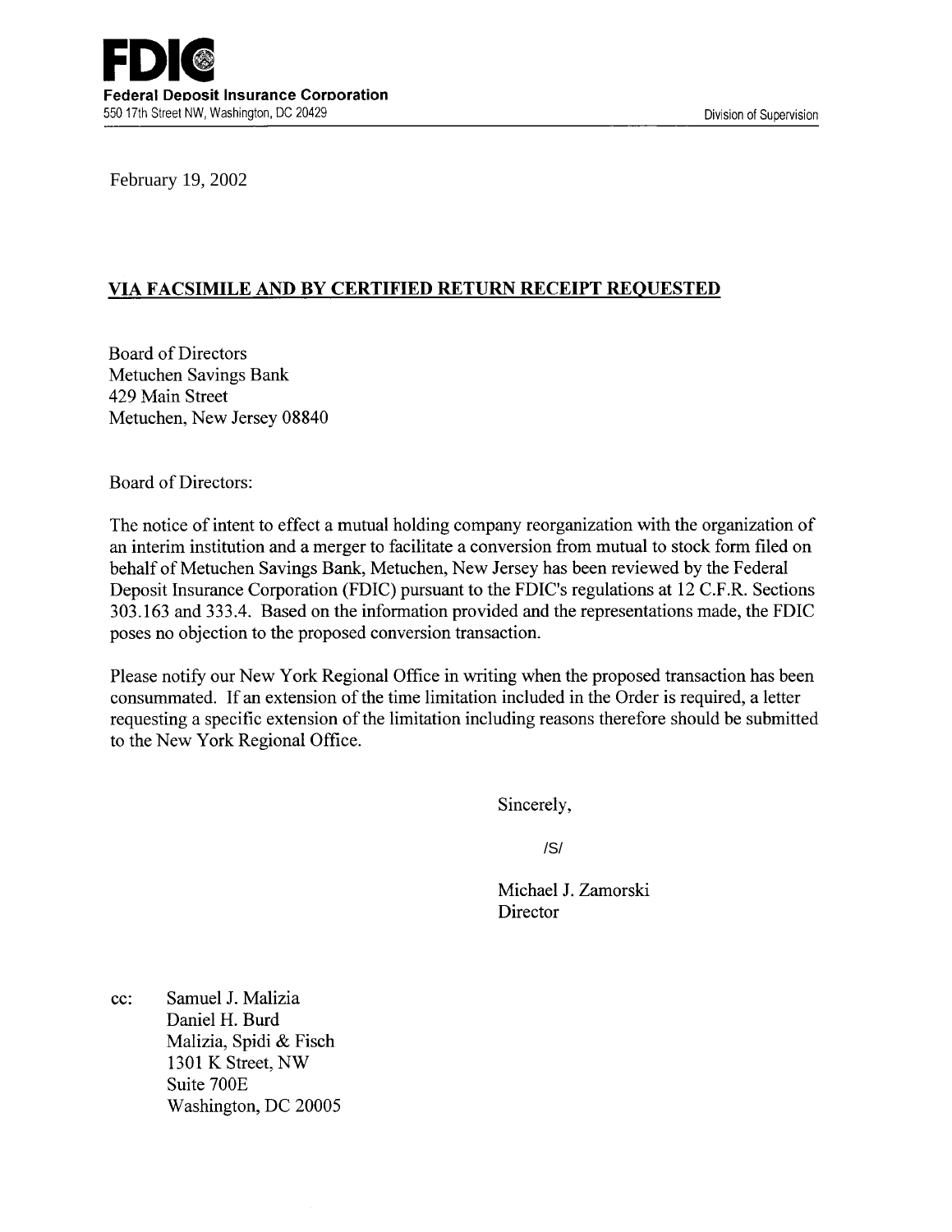### FEDERAL DEPOSIT INSURANCE CORPORATION

## Metuchen Savings bank Metuchen, Middlesex County, New Jersey

## Application for Consent to Merge

## ORDER AND BASIS FOR CORPORATION APPROVAL

Pursuant to Section 18 (c) and other provisions of the Federal Deposit Insurance Act ("FDI Act"), an application has been filed on behalf of the Metuchen Savings Bank, Metuchen, New Jersey, ("Mutual Institution") currently a state-chartered mutual owned Savings Association Insurance Fund ("SAIF") member with total resources of \$186,110,000 and total deposits of \$141,767,000 as of June 30, 2001, for the FDIC's consent to merge with Metuchen Interim Savings Bank ("Interim Bank"), Metuchen, New Jersey, a proposed new interim state-chartered stock savings bank.

The transaction is the result of the Mutual Institution's Plan of Reorganization which includes the formation by the Mutual Institution of a federally-chartered mutual holding company, Metuchen, MHC, Metuchen, New Jersey ("MHC"), which will be capitalized with up to \$200,000. MHC will organize and wholly own a stock holding company, Metuchen Bancorp, Inc., Metuchen, New Jersey ("Stock Holding Company"), which will be capitalized with \$100,000. MHC will also organize and own Interim Bank, as a subsidiary of the Stock Holding Company. An application for establishment ofMHC and the Stock Holding Company, as bank holding companies has been filed with the Office of Thrift Supervision ("OTS"). The Mutual Institution will exchange its charter for a New Jersey stock savings bank charter and will become a wholly-owned subsidiary of MHC after a merger with Interim. MHC will then transfer 100% of the stock of the merged bank into Stock Holding Company, which will in turn be a wholly-owned subsidiary of MHC via MHC ownership of the Stock Holding Company. The resultant bank will operate with the title of Metuchen Savings Bank, Metuchen, New Jersey. Following consummation of the merger, the resultant bank will operate the same banking business with the same management at the same location now being served by the Mutual Institution. The proposed transaction, per se, will not alter the competitive structure of banking in the market served by the Mutual Institution. The resultant bank's office will be at 429 Main Street, Metuchen, New Jersey. Notice of the proposed transaction, in a form approved by the FDIC, has been published pursuant to the FDI Act.

A review of available information, including the Community Reinvestment Act ("CRA") Statement of Mutual Institution discloses no inconsistencies with the purposes of the CRA. The resultant institution is expected to continue to meet the credit needs of its entire community, consistent with safe and sound operation of the institution.

In connection with the application, the FDIC has taken into consideration the financial and managerial resources and future prospects of the proponent banks and the resultant bank, and the convenience and needs of the community to be served. Having found favorably on these statutory factors and having considered other relevant information, including all reports on the competitive factors furnished by the Comptroller of the Currency, the Board of Governors of the Federal Reserve System, the OTS, or the Attorney General of the United States, it is the FDIC's judgement that the application should be and is hereby approved, subject to the following conditions: